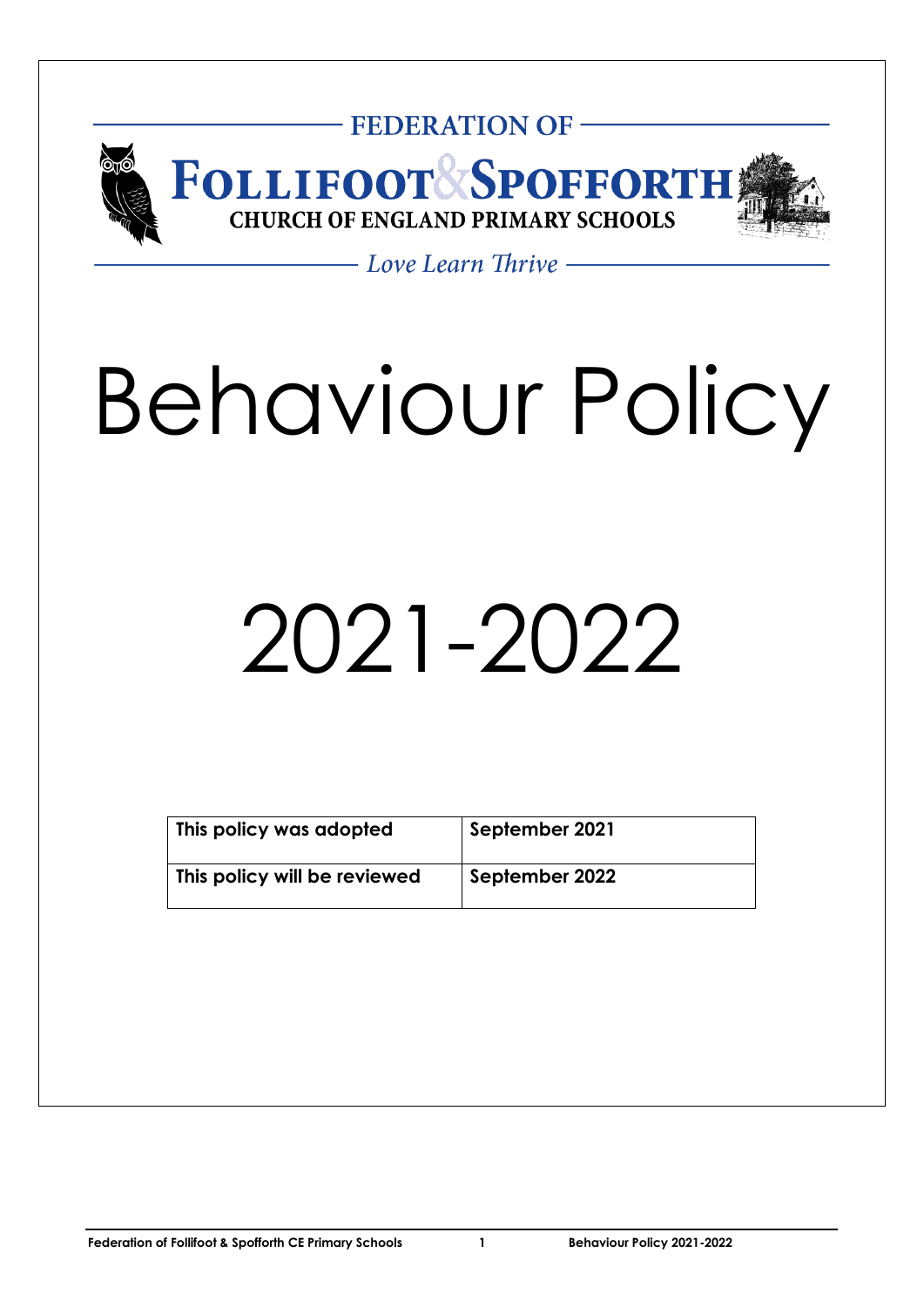# **Policy Aims:**

- Outline the aims, principles and theory behind our approach to behaviour management
- Provide a consistent approach to behaviour management;
- Outline how children are expected to behave;
- Summarise the roles and responsibilities of different people in the Federation of Follfoot and Spofforth Schools in regards to behaviour management;
- Outline the Federation of Follfioot and Spofforth School's system of rewards and consequences.

# **Our Vision:**

At the Federation of Follifoot & Spofforth CE Primary Schools our vision is:

#### **Together we Love, Learn & Thrive**

#### **LOVE**

We nurture each individual, build positive relationships with everyone and value their uniqueness.

#### **LEARN**

We inspire children to have a lifelong love of learning. They develop wisdom, knowledge and skills and become fluent learners.

#### **THRIVE**

We develop children socially, emotionally, physically and spiritually, help them to be the best versions of themselves and prepare them well for their future lives in a diverse world.

Our vision translates directly into this policy in that;

All children will be treated kindly and in a nurturing fashion.

Children are educated in regard to conducting themselves in a kind, respectful and productive manner that recognises and celebrates diversity and difference. They will learn to manage their feelings and behave appropriately in a range of contexts appropriate to their age and stage of development.

All children have the opportunity to thrive in a safe welcoming and inclusive environment. Their behaviour and that of their peers allows them to thrive.

We believe that everyone is equal and has the right to be treated with dignity and respect. Our school is a place where everyone should be able to thrive in a loving and hospitable community. Behaviour will be managed in accordance with our vision ensuring we recognise each child as a child of god.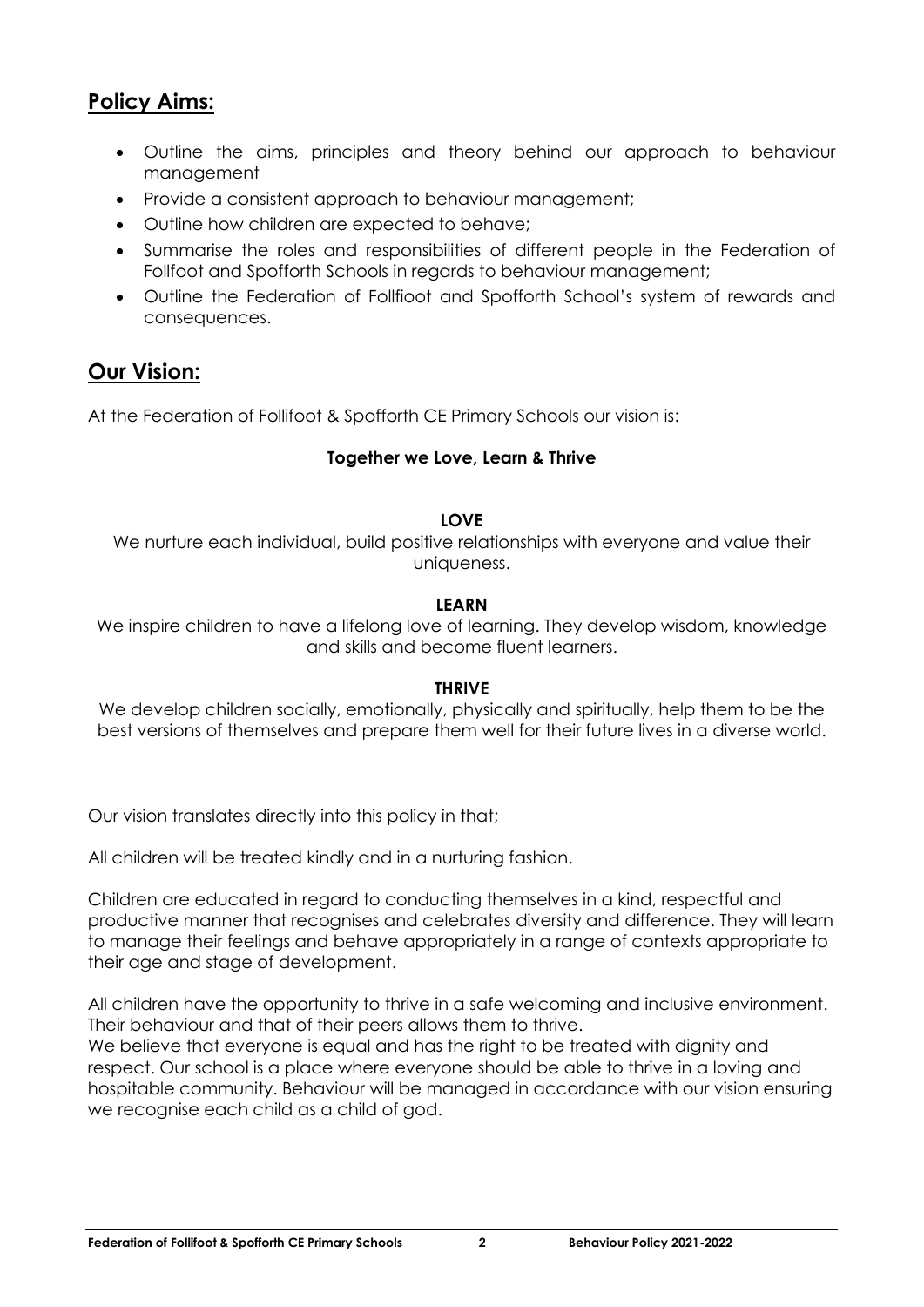# **Federation Aims:**

We aim to:

- build relationships with children and families that creates a culture in which children choose to behave well.
- promote Christian Values to encourage self-discipline so that children learn to accept responsibility for their own behaviour as well as give and accept forgiveness.
- recognise that all behaviour is a form of communication and respond accordingly.
- have a consistent approach to behaviour throughout the school by providing clear boundaries and teaching appropriate behaviours.
- promote and encourage the behaviours demonstrated by effective learners.
- promote a culture of responsibility and independence rather than compliance.
- provide a calm, safe, purposeful and happy atmosphere within school.
- ensure that every member of the school community behaves in a considerate, respectful, co-operative way towards others.
- make all appropriate reasonable adjustments to behaviour strategies for children with specific needs.

## **Roles and Responsibilities:**

#### **Headteacher & Governors are responsible for:**

- Establishing an effective strategy to ensure a calm, safe, purposeful and happy atmosphere, where everyone feels safe and secure.
- Ensuring that the schools have a policy, which is implemented, communicated, published, monitored, evaluated and reviewed.
- Making appropriate resources available for the policy to be fully implemented.

#### **Staff (Teachers & Support Staff) are responsible for-:**

- Providing a calm, safe, purposeful and happy atmosphere within school, where everyone feels safe and secure.
- Implementation all policy expectation such as the outlined in the behaviour checklist
- Discussing and consistently reinforcing school expectations.
- Ensuring that they are aware of the Behaviour Policy and that they have the necessary skills to deal with situations as they arise.
- Ensuring that every opportunity is made to resolve conflicts, should they arise, in a manner that maintains positive relationships.
- Dealing with behaviour sensitively and calmly without threatening or scaring children
- Acting as good role models.
- Managing challenging behaviour in accordance with the school policy.
- Keeping parents informed of behaviour issues as they arise.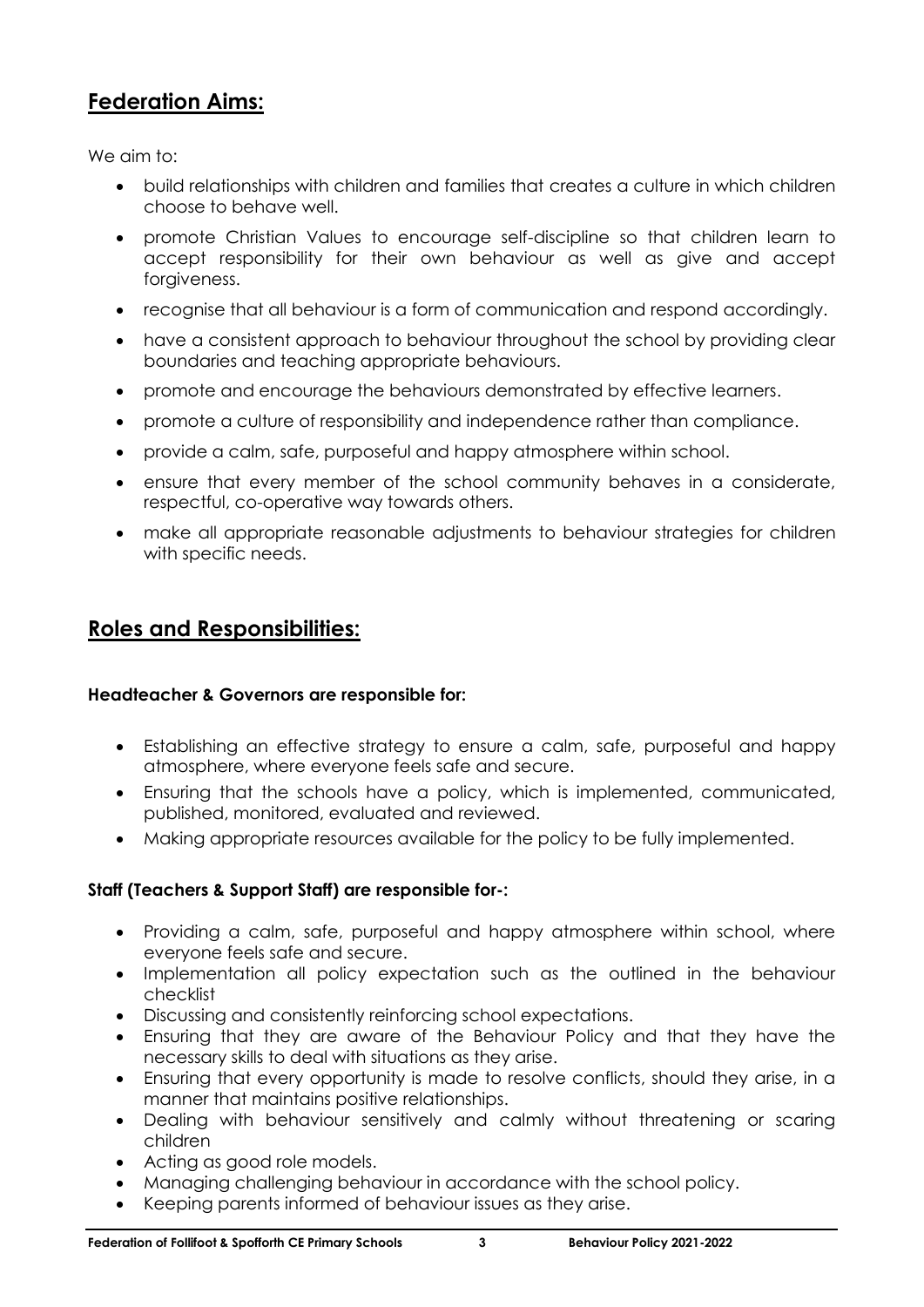• Keeping records as described in this policy.

Teachers have statutory authority to discipline child's whose behaviour is unacceptable, who break the school expectations or who fail to follow a reasonable instruction (Section 90 and 91 of the Education and Inspections Act 2006). Teachers can implement the recognition and reminders within this policy any time the child is in school or elsewhere under the charge of a teacher or paid member of staff, including on school visits.

Teachers can implement the recognition and reminders within this policy with children in certain circumstances when a child's behaviour occurs outside of school.

Teachers can confiscate property should the need be required in order to maintain safety.

#### **Parents/Carers are responsible for-:**

- Ensuring that they support the creation of a safe and secure school.
- Supporting the school policies.
- Working with the school to encourage children to maintain school expectations.
- Acting as good, positive role models.

#### **Children are responsible for-:**

- Following the behaviour principles as set out in the behaviour expectations
- Allowing others to learn and play happily without interference.
- Treating others fairly and courteously.
- Actively listening to others.

# **Training:**

Staff will have access to training when and where appropriate. Staff can request advice, support and training directly from the Head teacher. Statutory training such as Restrictive Physical Intervention (RPI) will be provided through accredited trainers.

RPI will only be used following a comprehensive review and risk assessment process involving staff, parents and behaviour professionals. Unless staff have been part of this process and there is a plan in place for child(s) they should never use RPI as doing so would place them in a vulnerable position.

All staff receive training in how to use CPOMS, the electronic system used in the Federation for monitoring safeguarding, wellbeing and all pastoral issues. There is a separate guide for the use of CPOMS.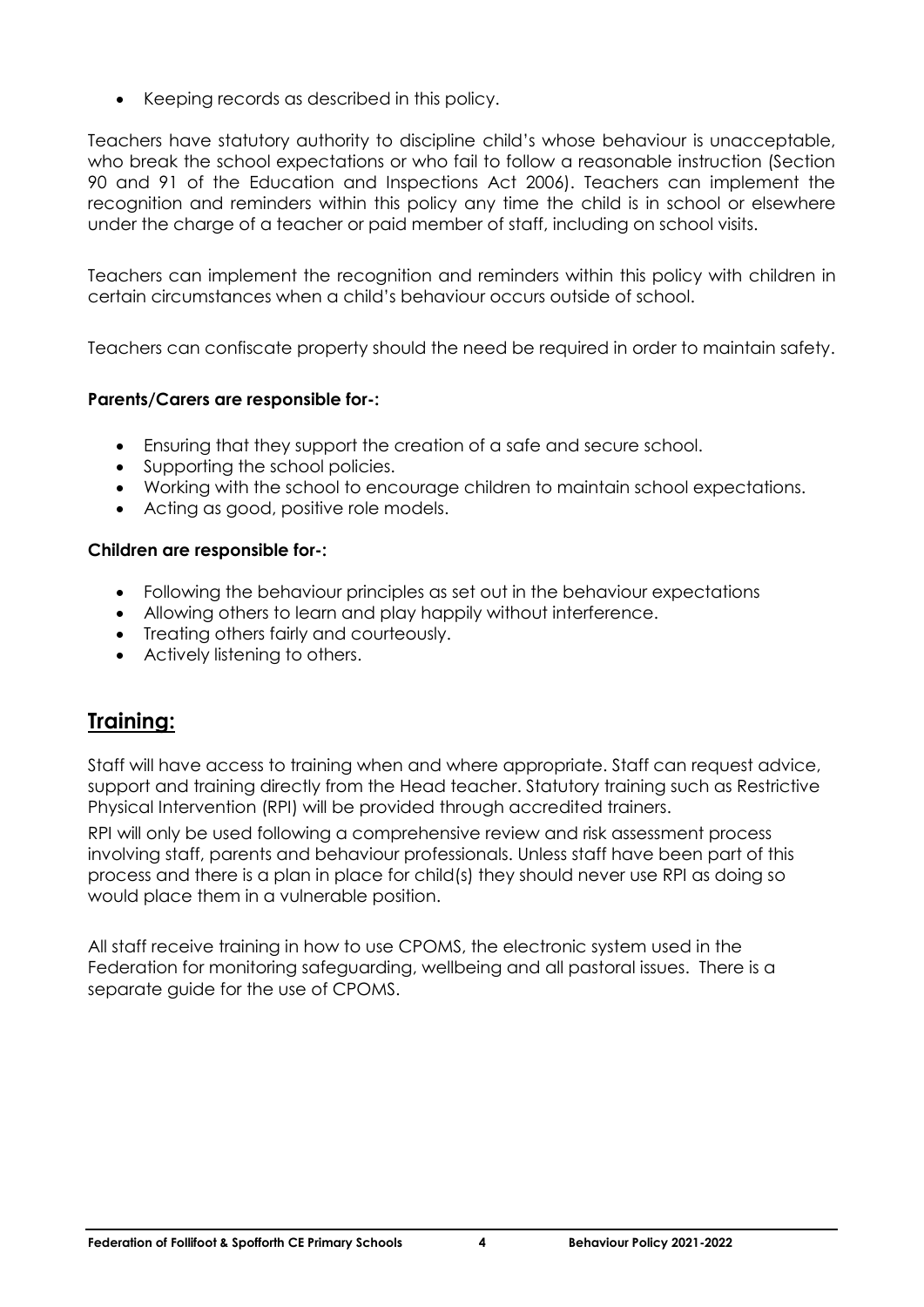# **Links to legislation/ policy and documents:**

We value every child as an individual who has an important part to play in our community. We encourage all children to develop the skills, qualities and aspirations to become independent learners, confident individuals and responsible citizens. Our curriculum and all its associated plans will fully consider our commitment to meeting our duties in relation to the Equality act as well as maximising opportunities to promote equality and diversity at every meaningful opportunity.

Our policy has clear links to: Complaints policy Exclusions policy Child Protection policy Anti-Bullying policy Online Safety policy Special Educational Needs Policy

#### **Equality & Diversity**

The Federation of Follifoot & Spofforth CE Primary Schools welcomes its duties under the Equality Act (2010). The Equality Act establishes nine protected characteristics

- **Disability**
- Race
- Sex
- Gender reassignment
- Pregnancy and maternity
- Religion or belief
- Sexual orientation
- Marriage and civil partnership
- Age

#### **Public Sector Equality Duty (2011)**

Both schools pay due regard to the need:

**To eliminate discrimination, harassment, victimisation** and any other conduct that is **prohibited by or under this Act.**

**To advance equality of opportunity** between persons who share a relevant protected characteristic and persons who do not share it.

**To foster good relations** between persons who share a relevant protected characteristic and persons who do not share it.

# **Procedures and practices**

The procedures and practices outlined below represent the consistent whole school approach. Adapting, altering or adding to them risks compromising the consistency and impact of the approach. They should be followed consistently as described. If adjustments are needed for a specific situation this should be discussed with the SENDCO and Headteacher before any action is taken.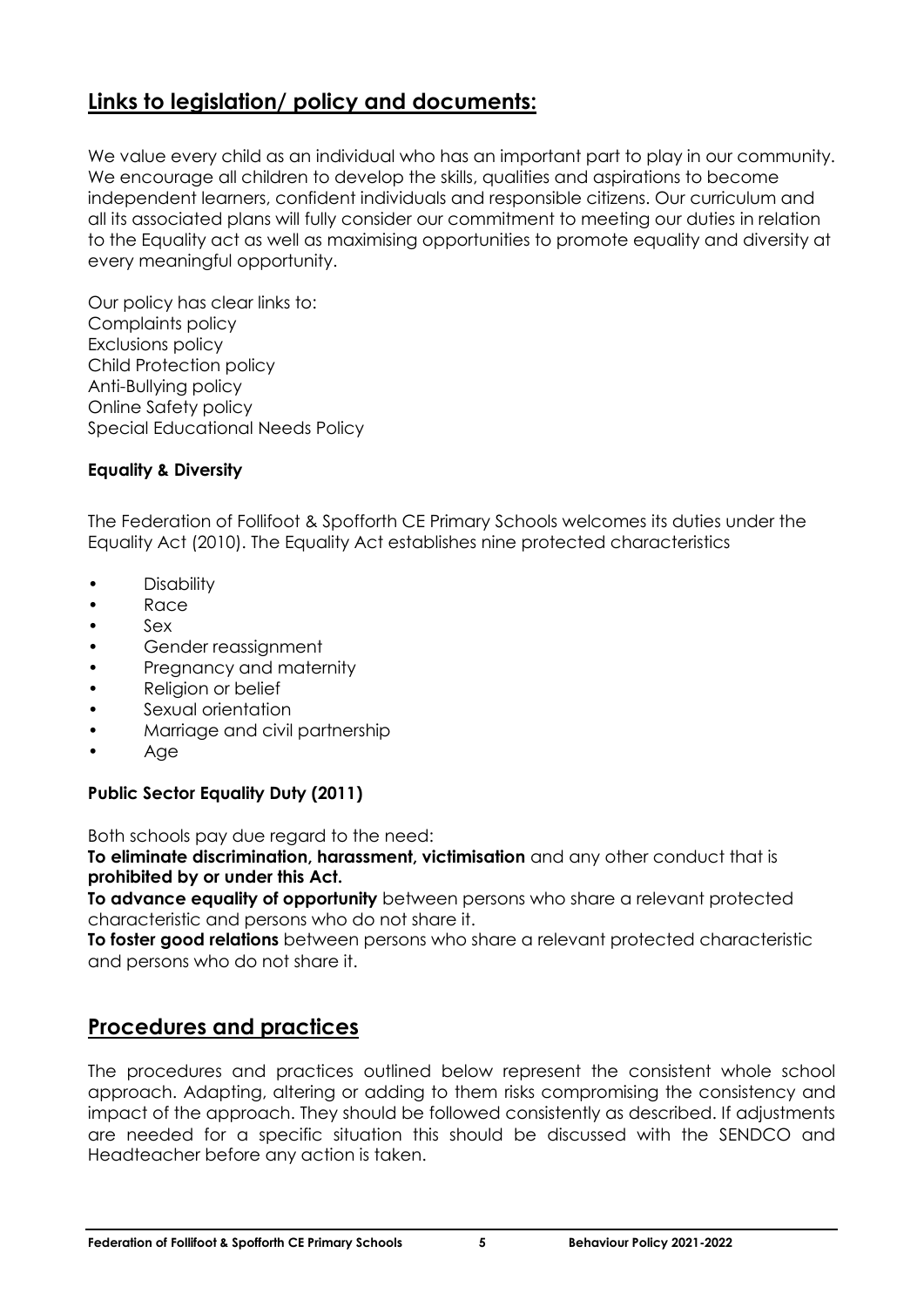All adults in school have a responsibility to model high standards of behaviour, in their dealings with the children and with each other, as their example has an important influence on the children.

Clear behaviour principles (below) are displayed in every classroom and in shared areas as appropriate. These will be explained to all children at the start of the academic year and re-visited as and when necessary.

- **1. Be kind and respectful to everyone.**
- **2. Take pride in all you do.**
- **3. Be careful and take responsibility for my words and actions.**

| <b>Behaviour For Learning Expectations</b>                                                 |                                                                                                                                                                                                                                                                                                                                                                                                                                                                                                                                                                                                                                                                                        |  |  |  |
|--------------------------------------------------------------------------------------------|----------------------------------------------------------------------------------------------------------------------------------------------------------------------------------------------------------------------------------------------------------------------------------------------------------------------------------------------------------------------------------------------------------------------------------------------------------------------------------------------------------------------------------------------------------------------------------------------------------------------------------------------------------------------------------------|--|--|--|
| Our Vision of Love Learn Thrive has shaped our agreed behaviour expectations.<br>They are: |                                                                                                                                                                                                                                                                                                                                                                                                                                                                                                                                                                                                                                                                                        |  |  |  |
| 1. Be kind and respectful to everyone.                                                     |                                                                                                                                                                                                                                                                                                                                                                                                                                                                                                                                                                                                                                                                                        |  |  |  |
| 2. Take pride in all you do.                                                               |                                                                                                                                                                                                                                                                                                                                                                                                                                                                                                                                                                                                                                                                                        |  |  |  |
| 3. Be careful and take responsibility for your words and actions.                          |                                                                                                                                                                                                                                                                                                                                                                                                                                                                                                                                                                                                                                                                                        |  |  |  |
|                                                                                            | These principles apply at all times, in all places and with all people.                                                                                                                                                                                                                                                                                                                                                                                                                                                                                                                                                                                                                |  |  |  |
|                                                                                            |                                                                                                                                                                                                                                                                                                                                                                                                                                                                                                                                                                                                                                                                                        |  |  |  |
| Recognising                                                                                | 3. Written recognition from the Headteacher.<br>Communication from the Headleacher coch half form.<br>2. Written recognition.<br>Weekly Marvelleus MS Schovieur Sodge<br>1. Verbal recognition from an adult.<br>Teachers may alve out a polden sticker                                                                                                                                                                                                                                                                                                                                                                                                                                |  |  |  |
| Reminding                                                                                  | 1. Verbal reminder from an adult.<br>Converseñon with the class teacher. Children may be moved within their classroom if<br>considered oppropriate.<br>2. Recorded reminder.<br>Record mode on CPDMJ. Class teacher communication to parents.<br>3. Serious incident or repeated reminders.<br>Every third incident in a half term in will equal a discussion with the Senior teacher or<br>Headlescher and a letter hame. The appropriate consequences will be considered and<br>popled.<br>Prenr single serious incident will caugi a discussion with the Senior Teocher or Headfoocher and<br>a communication to home. The appropriate consequences will be considered and applied. |  |  |  |

These expectations apply at all times in classrooms, the playground and in all other areas of school.

At The Federation of Follifoot and Spofforth CE Schools, we believe that consequences are important to help children understand when they have made a wrong choice, reflect on that and make better choices in the future. We avoid sanctions or consequences where a child is made to feel shame or humiliation. Children do not improve their behaviour after feeling worse about themselves. For this reason, practices such as traffic lights, sunshine and clouds on walls or names on boards are not used. Behaviour is improved by building children's self-esteem and helping them to believe that they can make the right choices, they are kind and they are capable of behaving well. We deal with incidents of disruptive or inappropriate behaviour in a way that avoids shame and punitive responses and punishments. We hope to foster an atmosphere where children have the chance to reflect upon the impact that their behaviour has on other people, including teaching staff.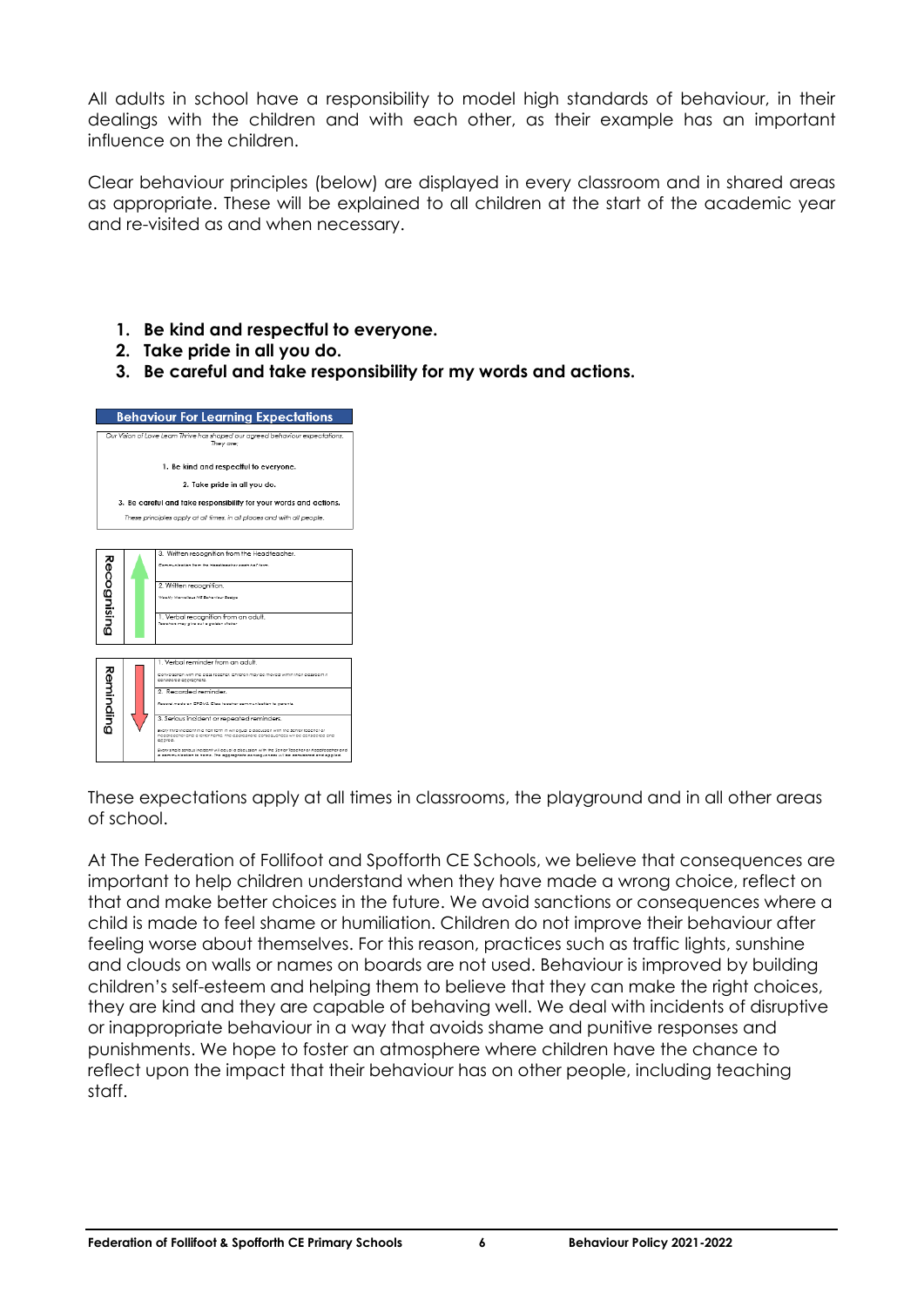#### **Applying the 'Recognition and Reminders'**

Following feedback from children and staff these have been simplified for 2021-2022 to provide greater clarity and consistency as well as ensure high expectations (Appendix 1).

#### **Recognising**

**Step 1** – All staff are encouraged to frequently verbally recognise genuine examples of good and outstanding learning behaviour.

**Step 2 –** Every week on a Friday the class teacher will send an electronic Marvellous ME behaviour badge to every child who has not needed any verbal reminders in relation to behaviour. An appropriate short message of encouragement will accompany the badge. Teachers will give golden stickers throughout the week to children who display any or all of the three learning behaviours.

**Step 3 –** Children will receive a written message from the Headteacher when they have displayed consistently good behaviour. The headteacher will ask for nominations from each class teacher.

#### **Team Points**

Team points can be used to recognise additional and or extra effort or significant improvement in any aspects of school life including behaviour.

Each class teacher will; keep a weekly record of team points awarded which will be collected by either the school administrator or child from upper KS2. The team point trophy will be awarded either weekly or fortnightly in the whole school sharing worship.

#### **Reminding**

**Step 1** – Exercising professional judgement and in line with and reference to the behaviour expectations staff will clearly and calmly remind children when they are not meeting the expectations. They will be specific as to which aspect of the expectations the child is not meeting and be clear with child as to what they are expected to do. Reminders will not seek to be used to shame or publicly humiliate a child.

**Step 2 –** Exercising professional judgement regarding time lapsed since step 1 children will be reminded again and be told they have reached step 2. The incident will be recorded on CPOMS and the child's parents will be informed.

**Step 3 –** Children will be informed their behaviour is in line with Step 3. It will be reported to the HT and recorded on CPOMS. The HT will work closely with the class teacher, any other staff as appropriate and parents on the next steps.

CPOMS must be used to record all behaviour incidents. This must be done on the day. It must **not** be completed in front of the child or any other children.

Step 3 of the consequences refers to additional consequences that may be sanctioned by the Head teacher these may include –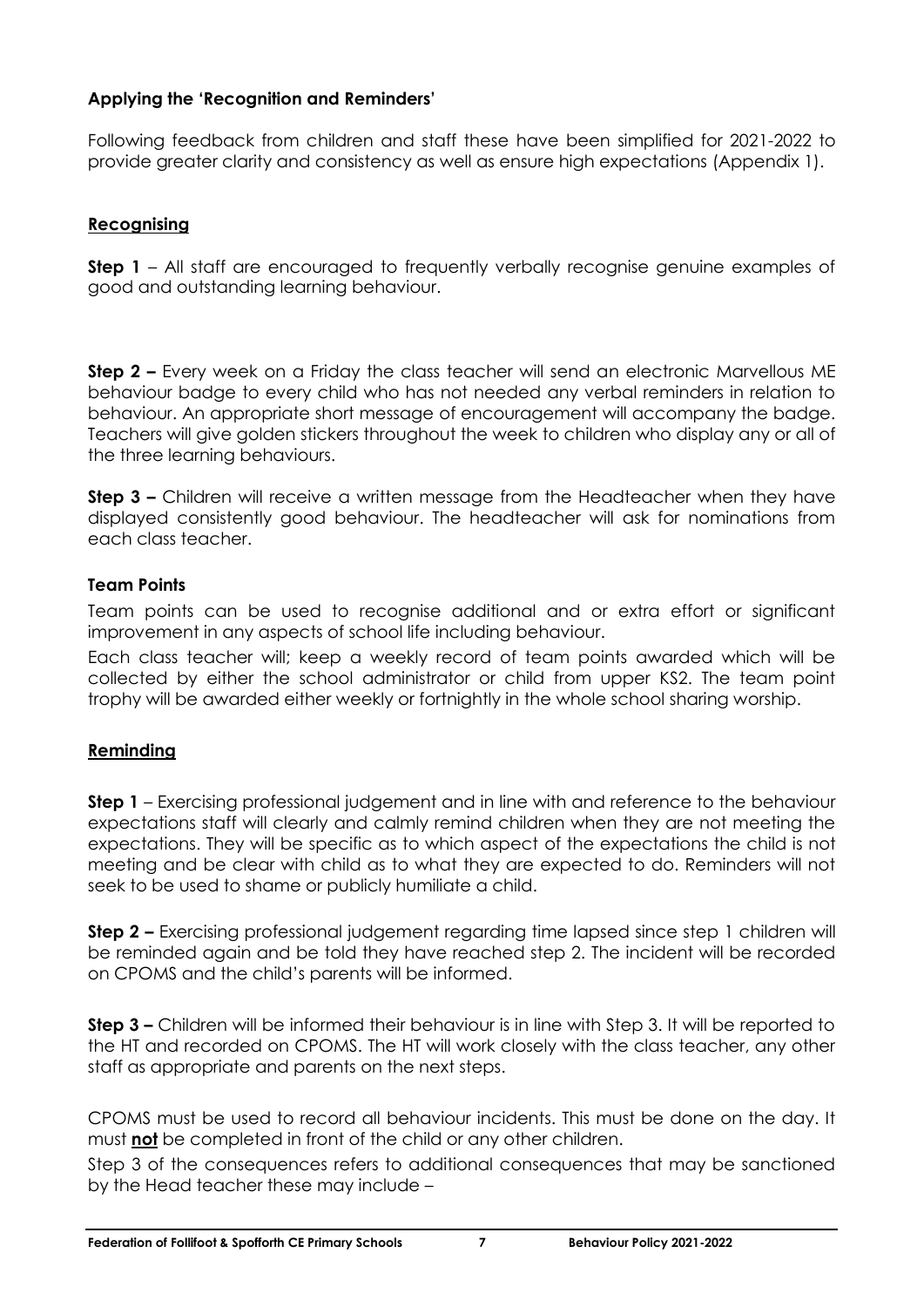- Missing playtime(s)
- Informal discussion between class teacher and or Head teacher & parent/carer
- Letter sent home
- Further warning
- Parents invited in
- Internal exclusion (moved to another class for a fixed period)
- Supervised isolation during playtime and lunchtime
- Child placed on report
- Fixed-term exclusion
- Permanent exclusion

#### **Monitoring of Incidents**

The HT, SENDCO and respective senior teachers are alerted to all behaviour incidents recorded on CPOMS. On receiving an alert they will; review the incident including assessing the action taken so far. If no clear action has been taken they will note on CPOMS in the 'Add Action' that follow up is required and by who. This will be followed up with support as needed.

Behaviour is regularly discussed as a key item at staff meetings with updates in weekly briefings also.

The HT will report to the school development committee and full governing board on key strategic issue relating to behaviour for example policy updates, patterns in incidents.

#### **Talking to Parents about Behaviour**

This is often one of the hardest parts of being a class teacher. Careful considerations should be given before each discussions and where necessary advice sought from senior leaders and or the Head teacher. Although difficult these are often some of the most important discussions and must not be avoided. The following basic principles should be followed when talking to parents about behaviour.

- Carefully plan discussions what are the key messages you want to get across.
- Ensure discussions are conducted in private never 'on the corridor' or on the playground'.
- Ensure you have suggestions, next steps to give to help improve the situation, never say you don't know what else to try. You may sometimes feel like this in which case seek advice before meeting with parents.
- Listen and take on board parent perspective and any ideas/strategies they might have.
- Keep to the facts and avoid opinion e.g. *'The behaviours are interrupting and disrupting learning in most lessons' rather than 'They are the most difficult child I have ever known'.* The later might be true but does nothing to help improve what is likely to be a challenging conversation.
- Always arrange a time to follow up further.

#### **Staff Behaviour Checklist**

Where there is inconsistency, children are more likely to challenge the boundaries. If a child thinks there is a chance that the school will forget about or not apply a sanction then sanctions will be no deterrent in the future.

Doing the simple things consistently makes a difference with behaviour. For example, the teacher who takes the time to meet and greet children at the door will find they come in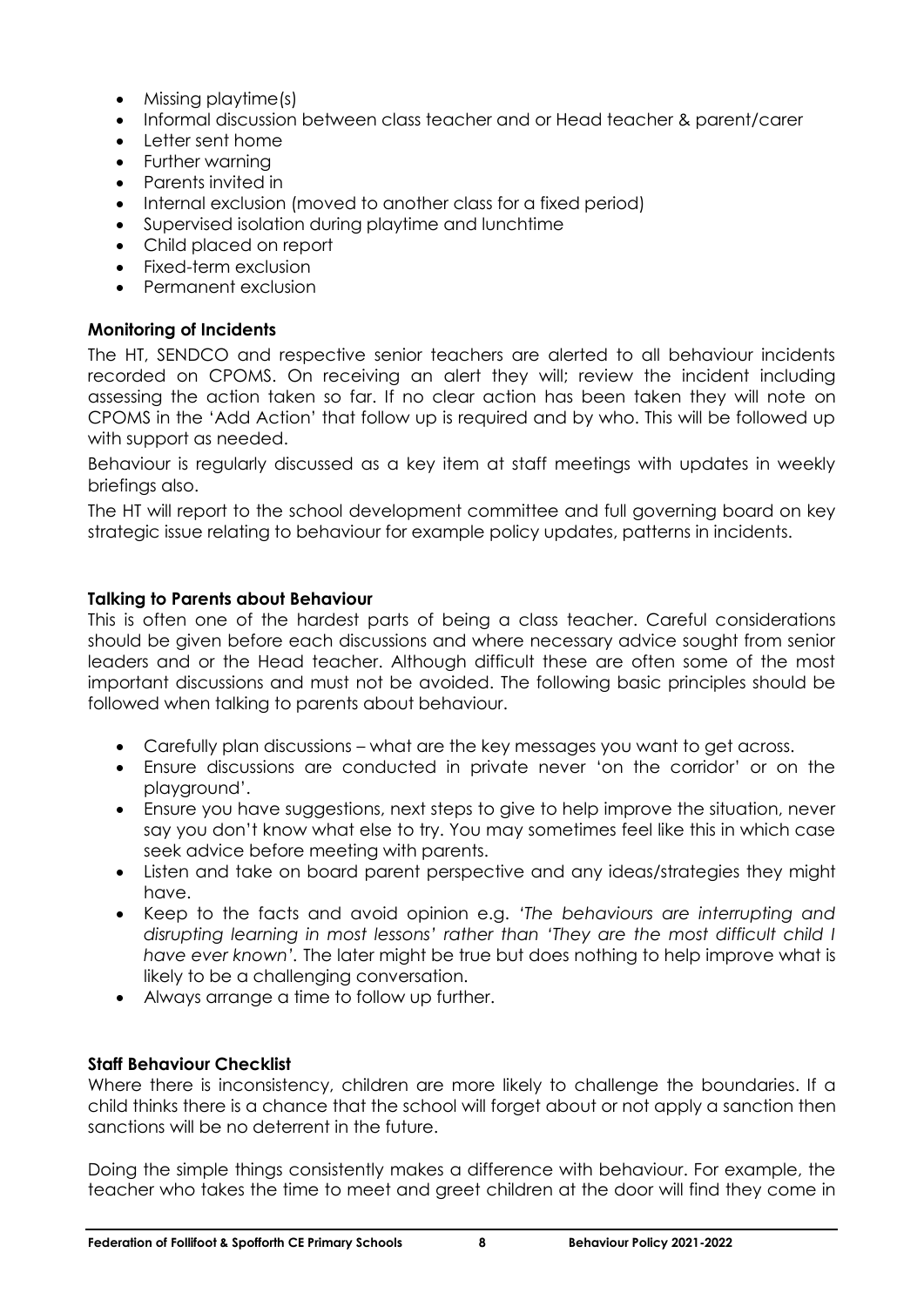happier and ready to learn. At Follifoot and Spofforth Federation, we use a staff behaviour checklist (Appendix 2) so that all staff (including any supply staff) are aware of expectations around behaviour. Teachers who follow these guidelines find there is more consistency of approach to managing behaviour, both in the classroom and around the school. When children know that adults will stick to the behaviour policy and class routines, they feel safer and happy, and behaviour improves.

A laminated copy of the staff behaviour checklist (be kept under the keyboard of every teachers computer.

#### **Supervision of children**

Supervision, organisation, consistency and relationships are the fundamental core of managing behaviour well. Without these even the most naturally well-behaved children are unlikely to behave well.

School begins at 8.55 promptly. A single member of staff will be outside from 8.45am. Teaching staff will be on the playground from 8.50am.

School ends at 3.20pm (Spofforth) and 3.30pm (Follifoot). Staff will go into the playground with their class to ensure parent/carers are there to collect their children. A member of staff will accompany younger children to the school bus (Spofforth only).

At the end of break the bell is rung and the children all stop. They line up and wait in the playground until their teacher arrives to collect them. At the end of lunchtime the bell is rung, and the children stop. They line up and wait in the playground until their teacher arrives to collect them. Staff must be prompt in order to encourage prompt and settled lining up.

Children walk quietly around the school building. They give way at doors and respect other people and their property. They hold the door for the person behind them rather than one child holding the door for everyone, this reinforces the principle of everyone having a role in showing good manners. At worship time they enter the hall calmly, listen carefully and take time to think.

#### **Discussion, Conflict Resolution, and Peer Support**

Children are always encouraged to resolve any conflict or issues with one another with the direct support and guidance from their Class Teacher. They are encouraged to understand feelings, acknowledge their own behaviours and how they may have impacted on another.

We cannot assume that children already have the skills they need in order to manage their emotions and meet our expectations about their behaviour. We need to take active steps to develop children's social, emotional and behavioural skills. Children may need help and support with their interactions. Adults need to offer support to the children around naming feelings (anger/ sadness and knowing it is ok to have such emotions) and being able to help consider ways in which any wrongdoing can be repaired. When dealing with conflicts or issues, adults consider knowledge and understanding of the child's back story and how that might impact on their behaviour. When considering the child's viewpoint, adults need to see this from the child's perspective, rather than with the logic, cognition and emotional response of an adult.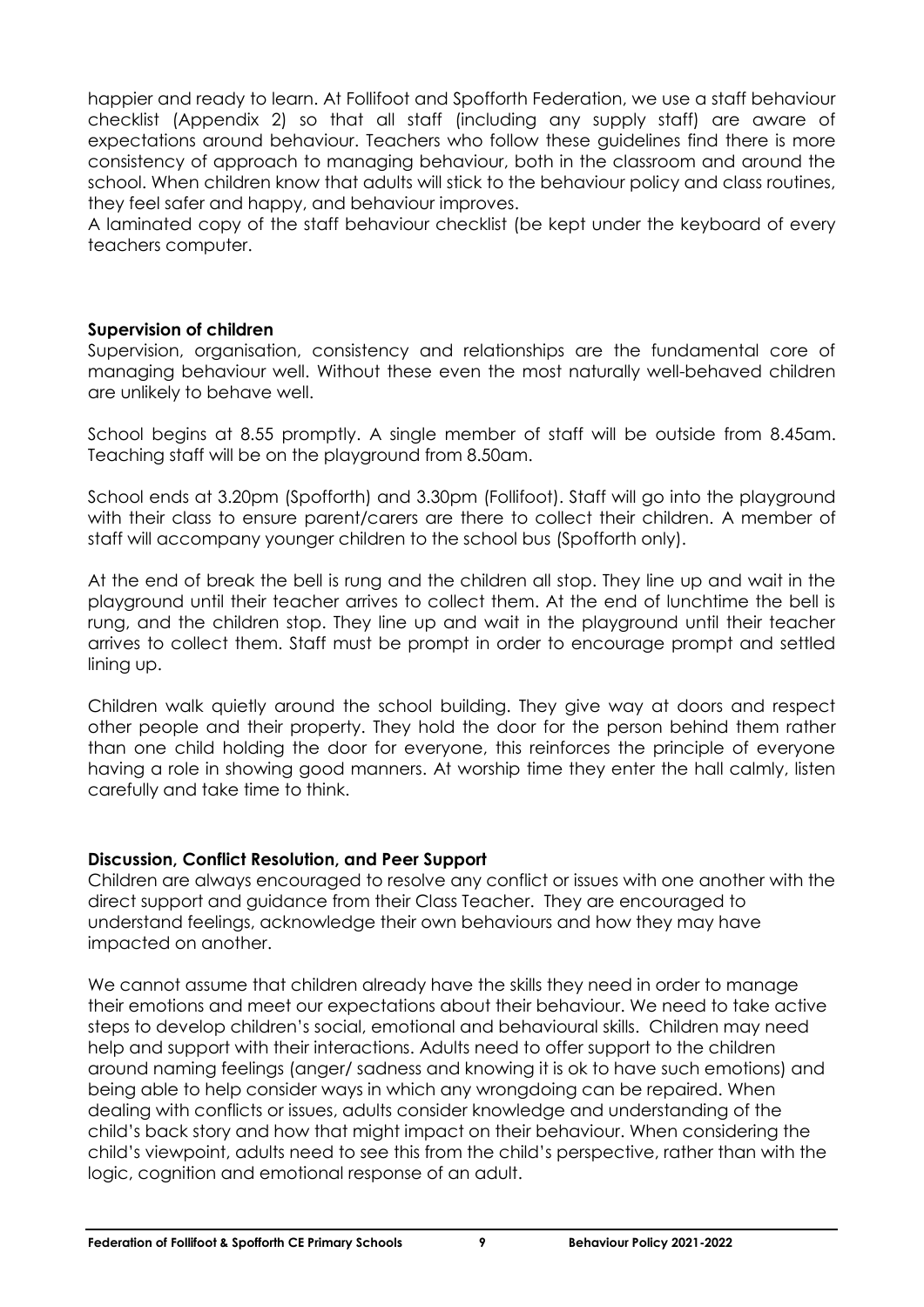Where necessary, using the 'Reflect, Rethink, Resolve' sheet (Appendix 3), staff will work restoratively with children to ensure that relationships are stronger, and learning is more effective.

#### **Behaviour and SEND**

The Federation's special educational needs co-ordinator will evaluate a child who exhibits challenging behaviour to determine whether they have any underlying needs that are not currently being met. Where necessary, support and advice will also be sought from specialist teachers, an educational psychologist, Early Help team, medical practitioners and/or others, to identify or support specific needs. When acute needs are identified in a child, the SENCO will liaise with external agencies such as NYCC SEND Hub, SEMH practitioners (social, emotional and mental health) and plan support programmes for that child. They will work with parents and teachers to create the plan and review it on a regular basis. For children who have social, emotional or mental health difficulties, extra support will be provided. This is evident in many ways for example; visual time tables, nurture time, Volcano in my tummy, personalised reward systems, parental engagement, structured playtimes.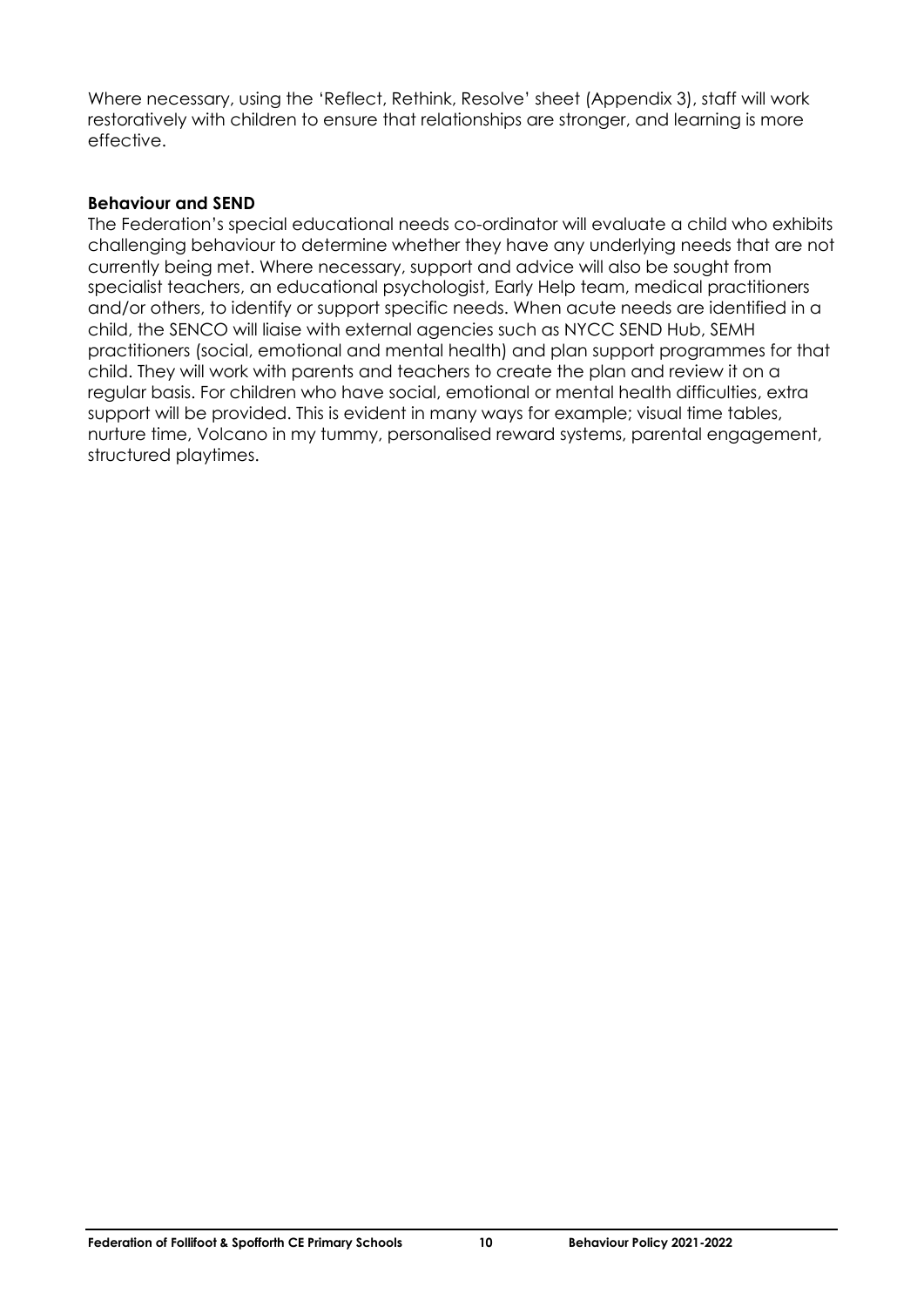# **Behaviour For Learning Expectations**

*Our Vision of: Together we Love Learn Thrive has shaped our agreed behaviour expectations. They are;*

## **1. Be kind and respectful to everyone.**

**2. Take pride in all you do.**

## **3. Be careful and take responsibility for your words and actions.**

*These principles apply at all times, in all places and with all people.*

|            | 3. Written recognition from the Headteacher.                                                                                                                                                                                                                                           |
|------------|----------------------------------------------------------------------------------------------------------------------------------------------------------------------------------------------------------------------------------------------------------------------------------------|
|            | Communication from the Headteacher for specific, excellent displays of the three learning<br>behaviours.                                                                                                                                                                               |
|            | 2. Written recognition.                                                                                                                                                                                                                                                                |
| ecognising | Weekly Marvellous ME Behaviour Badge from class teacher.                                                                                                                                                                                                                               |
|            | 1. Verbal recognition from an adult.<br>Teachers may give out a golden sticker throughout the week to recognise children displaying<br>the three-learning behaviours.<br>Class teachers will choose particular children to receive a certificate/ star/ sticker in Sharing<br>Worship. |
|            |                                                                                                                                                                                                                                                                                        |

|           | 1. Verbal reminder from an adult.                                                                                                                                                           |
|-----------|---------------------------------------------------------------------------------------------------------------------------------------------------------------------------------------------|
|           | Conversation with the class teacher. Children may be moved within their classroom if<br>considered appropriate.                                                                             |
|           | 2. Recorded reminder.                                                                                                                                                                       |
| Reminding | Record made on CPOMS. Class teacher communication to parents.                                                                                                                               |
|           | 3. Serious incident or repeated reminders.                                                                                                                                                  |
|           | Every third incident in a half term in will equal a discussion with the Senior teacher or<br>Headteacher and a letter home. The appropriate consequences will be considered and<br>applied. |
|           | Every single serious incident will equal a discussion with the Senior Teacher or Headteacher and<br>a communication to home. The appropriate consequences will be considered and applied.   |
|           |                                                                                                                                                                                             |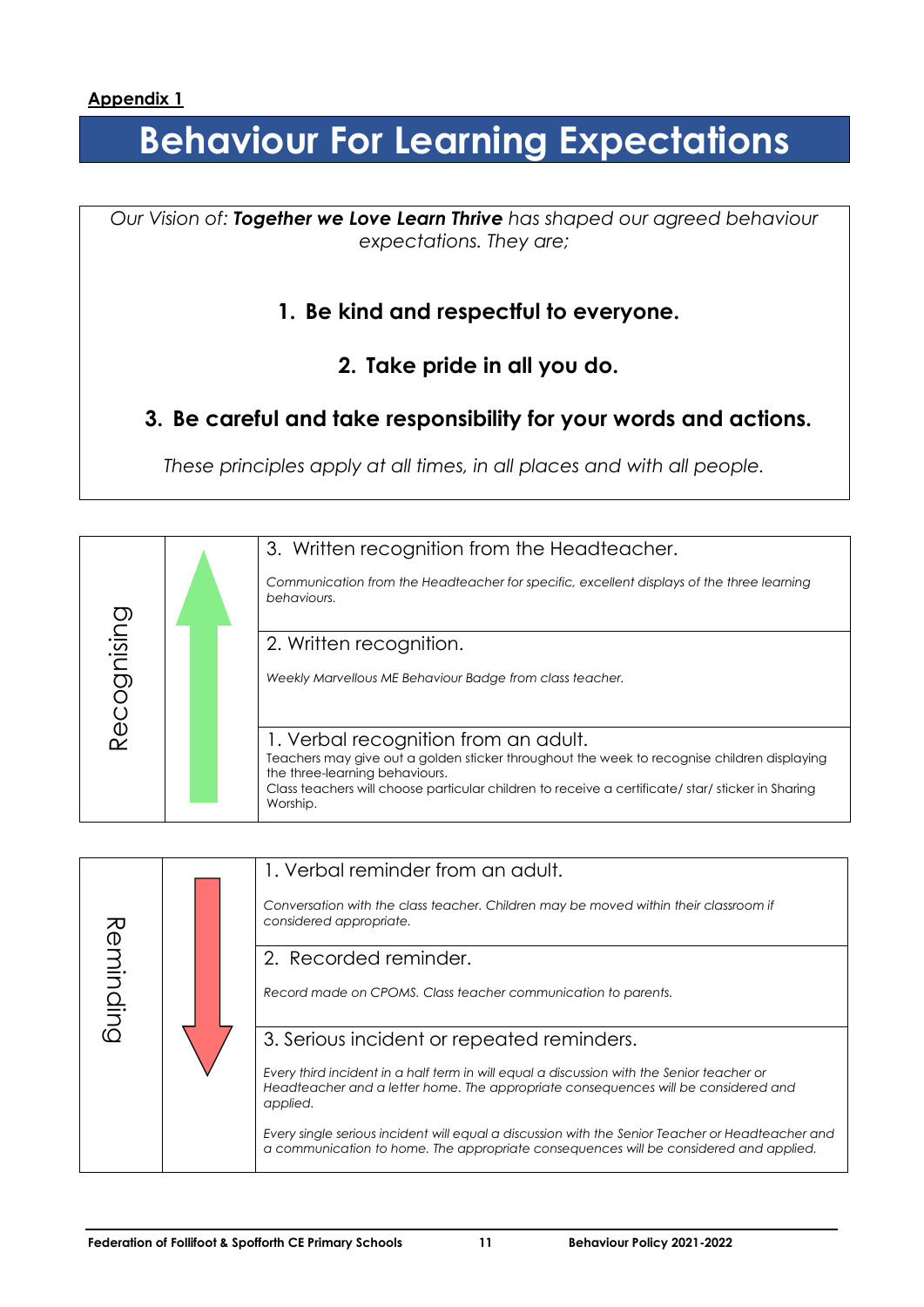# **Staff Behaviour Daily Checklist**

### **Laminated copy kept under keyboard of every staff classroom computer.**

| <b>Classroom</b>                                                                                                                                                                                                                                    |          |
|-----------------------------------------------------------------------------------------------------------------------------------------------------------------------------------------------------------------------------------------------------|----------|
| Aspect                                                                                                                                                                                                                                              | In Place |
| Know the names and roles of all adults in class.                                                                                                                                                                                                    |          |
| All adults have been appropriately briefed.                                                                                                                                                                                                         |          |
| Collect the children on time at the start and throughout the day.                                                                                                                                                                                   |          |
| Behaviour principles including reminders and encouragers clearly displayed in classroom.                                                                                                                                                            |          |
| Visual timetable on display.                                                                                                                                                                                                                        |          |
| Access to CPOMS and MarvellousME.                                                                                                                                                                                                                   |          |
| Clear system for house point recording                                                                                                                                                                                                              |          |
| <b>Children</b>                                                                                                                                                                                                                                     |          |
| Aspect                                                                                                                                                                                                                                              | In Place |
| Know the names of the children and use them. Avoid the use of informal collective nouns such as<br>'guys' 'kids' 'gang'.                                                                                                                            |          |
| Greet the children and ensure children line up smartly and silently before entering the building.                                                                                                                                                   |          |
| Morning emotional check in - how are you today?                                                                                                                                                                                                     |          |
| Show children all valued equally - children very perceptive to favourites - self-awareness from<br>staff is important                                                                                                                               |          |
| Ensure cloakrooms are used properly with high levels of care for personal and school belongings.<br>Actively promote and ensure collective responsibility for this.                                                                                 |          |
| Know the children who need extra support in terms of behaviour.                                                                                                                                                                                     |          |
| Teach children the class routines ensuring children have a clear understanding of them.                                                                                                                                                             |          |
| <b>Teaching</b>                                                                                                                                                                                                                                     |          |
| Aspect                                                                                                                                                                                                                                              | In Place |
| Ensure that all resources are prepared in advance and are easily to hand.                                                                                                                                                                           |          |
| Praise the behaviour you want to see more of. Praise children doing the right thing more than criticising those<br>who are doing the wrong thing (parallel praise).                                                                                 |          |
| Apply agreed Federation routine for stopping the class and talking to children. '3, 2, 1 Stop Look<br>and listen please.' Only start talking when all children are listening. Stop and re-engage if children<br>stop listening while adult talking. |          |
| Consistent use of nomination when asking questions. No use of hands up from children to answer<br>questions.                                                                                                                                        |          |
| Differentiate. Know the needs of the children and adapt provision to promote and encourage<br>independence and sense of success.                                                                                                                    |          |
| Stay calm. Keep to the steps to avoid 'sudden' escalation from calm to cross very quickly.                                                                                                                                                          |          |
| <b>Parents</b>                                                                                                                                                                                                                                      |          |
| Aspect                                                                                                                                                                                                                                              | In Place |
| Give feedback to parents about their child's behaviour - let them know about the good days as<br>well as the bad ones.                                                                                                                              |          |
| Always check parents have time and are happy to speak before starting.                                                                                                                                                                              |          |
| Ensure conversations take place in a suitably confidential location.                                                                                                                                                                                |          |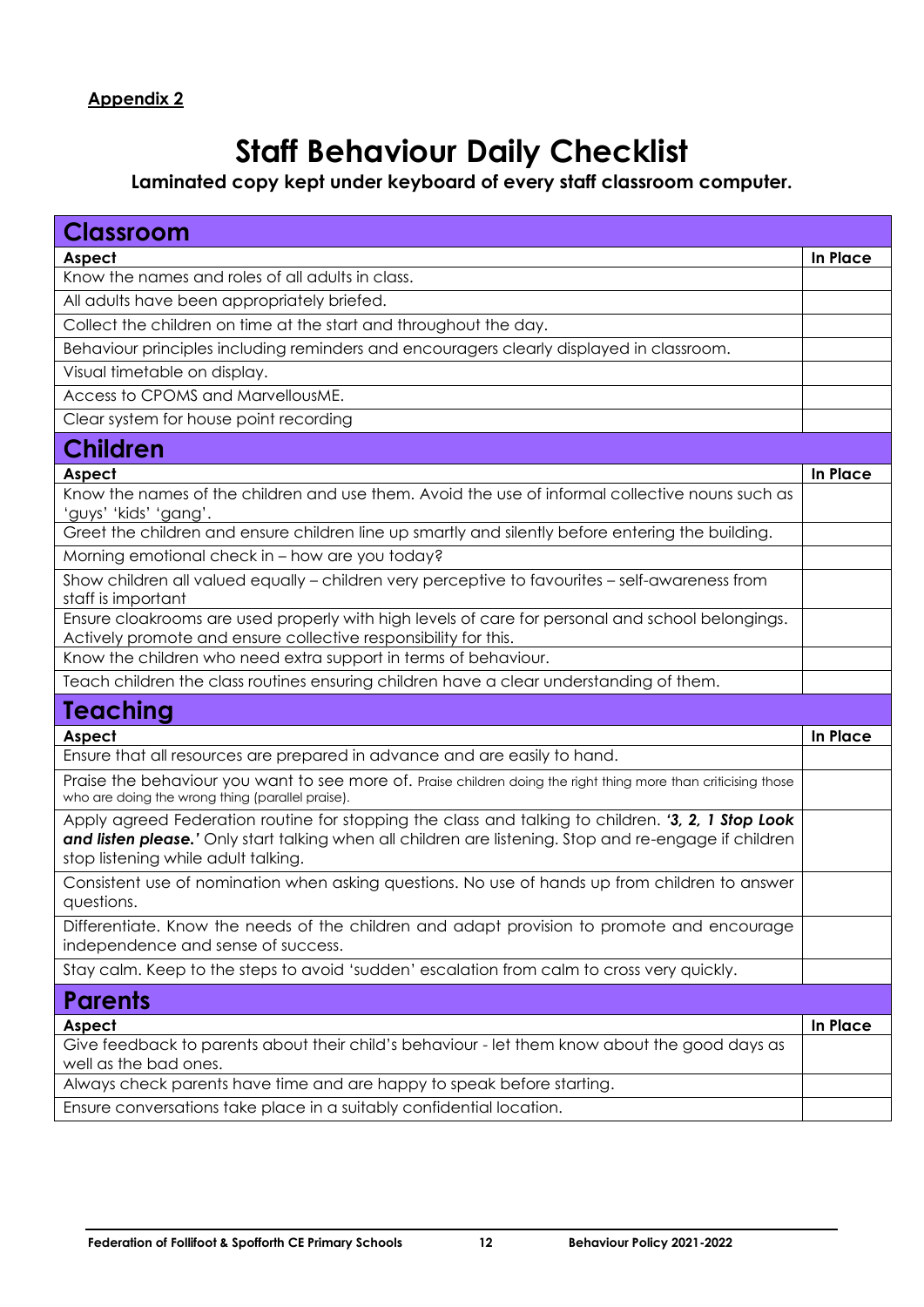# **Reflect, Rethink, Resolve**

This will help you think about what happened.

**Name** Date

**So…what happened?** *Who else was there/involved? When? Where?*

**Who else has been affected by what happened?**

### ......................................... ………………………… …………………………… **What were you thinking/feeling at the time?**

#### **How are** *you* **feeling now about what happened?**



# **How can I turn this into an opportunity for learning ?**